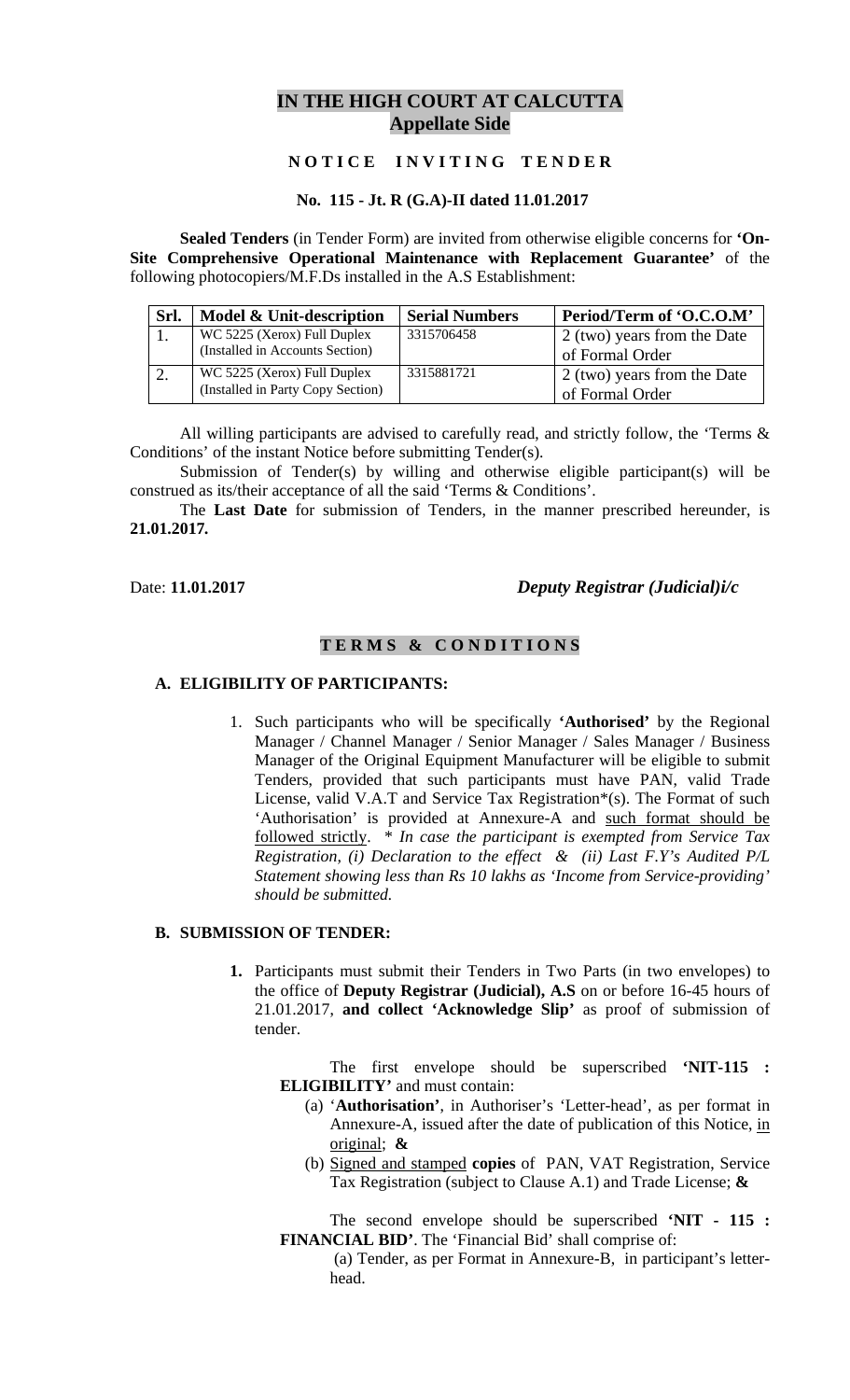Each page of the Financial Bid should be signed with date and stamped.

**NOTE** (I): a] Tenders should be submitted strictly following the terms and conditions.

b] No Tenders, even if complete, irrespective of whether handdelivered or sent by Post etc., will be received after 16 - 45 hours of **21.01.2017** .

c] In the absence of the mandatorily prescribed 'Authorisation' or in case of absence of / invalidity of any mandatorily prescribed documents proving eligibility as enumerated herein above, the Tender of such participant will be treated as incomplete and its 'Financial Bid' will not be opened and reckoned, and its Tender will be summarily rejected.

e] All envelopes forming part of Tender should be **'gala-sealed'** , i.e closed and sealed with shellac, not merely stapled, or closed with adhesive tapes etc.

f] **Inspection of listed devices can be made on any working day, on 'as is, where is' condition, on 16.01.2017, 17.01.2017 & 18.01.2017, between 12 noon and 3 pm**.

#### **C. LAST DATE OF SUBMISSION:**

1. The last date for submission of Tenders is **16-45 hours of 21.01.2017.** 

### **D. CONDITIONS OF 'ON-SITE COMPREHENSIVE OPERATIONAL MAINTENANCE':**

- 1. The selected participant shall be bound to provide **'On-Site Comprehensive Operational Maintenance with Replacement Guarantee'** of the listed **photocopiers & M.F.Ds** described below during the stated period in *'as is, how is, where is'* condition.
- 2. 'On-Site Comprehensive Operational Maintenance' shall mean and include:
- a. **Provision** of **ALL spares, parts, components, ancillary components etc.**
- b. **Replacement** of all defective/unusable spares, parts, components (in-built & ancillary) etc of photocopier **with new, original spares, parts, components (inbuilt & ancillary) etc;**
- c. **Respond** to Service Calls / Requests within 1 (one) working day;
- d. **Provision of alternative photocopier/MFD (of identical or better specification )**  in case any listed photocopier needs to be taken away for Workshop Repairing during the 'Maintenance-period';
- e. Attending to **Preventive Maintenance** of each and every photocopier at least **once** every two months **irrespective of, and apart from, Service Call(s)**;
- f. **Cleansing** of glasses, facials, lenses, lamps, mirrors, sensors and receptors once every two months.
- g. **REPLACEMENT OF PHOTOCOPIER/MFD** with **usable photocopier/MFD, as the case may be, of equal or better specification,** in case any photocopier/MFD becomes **irreparable or unusable, due to any technical-fault/service-provider's negligence or inaction or failure or intentional lapses or irregularity** during the Maintenance-period.
- h. In all cases, the new parts/components/replaced machine etc will remain property(s) of this Hon'ble Court.
	- 3. In case of any irregularity, delinquency, improper service, delayed response, intentional service/maintenance-lapses, **'Liquidated Damages'** of upto **50%** of Billed Amount shall be realised by the Hon'ble Court from the selected participant, **apart from taking any other punitive measures** as the Competent Authority of this Hon'ble Court may deem appropriate.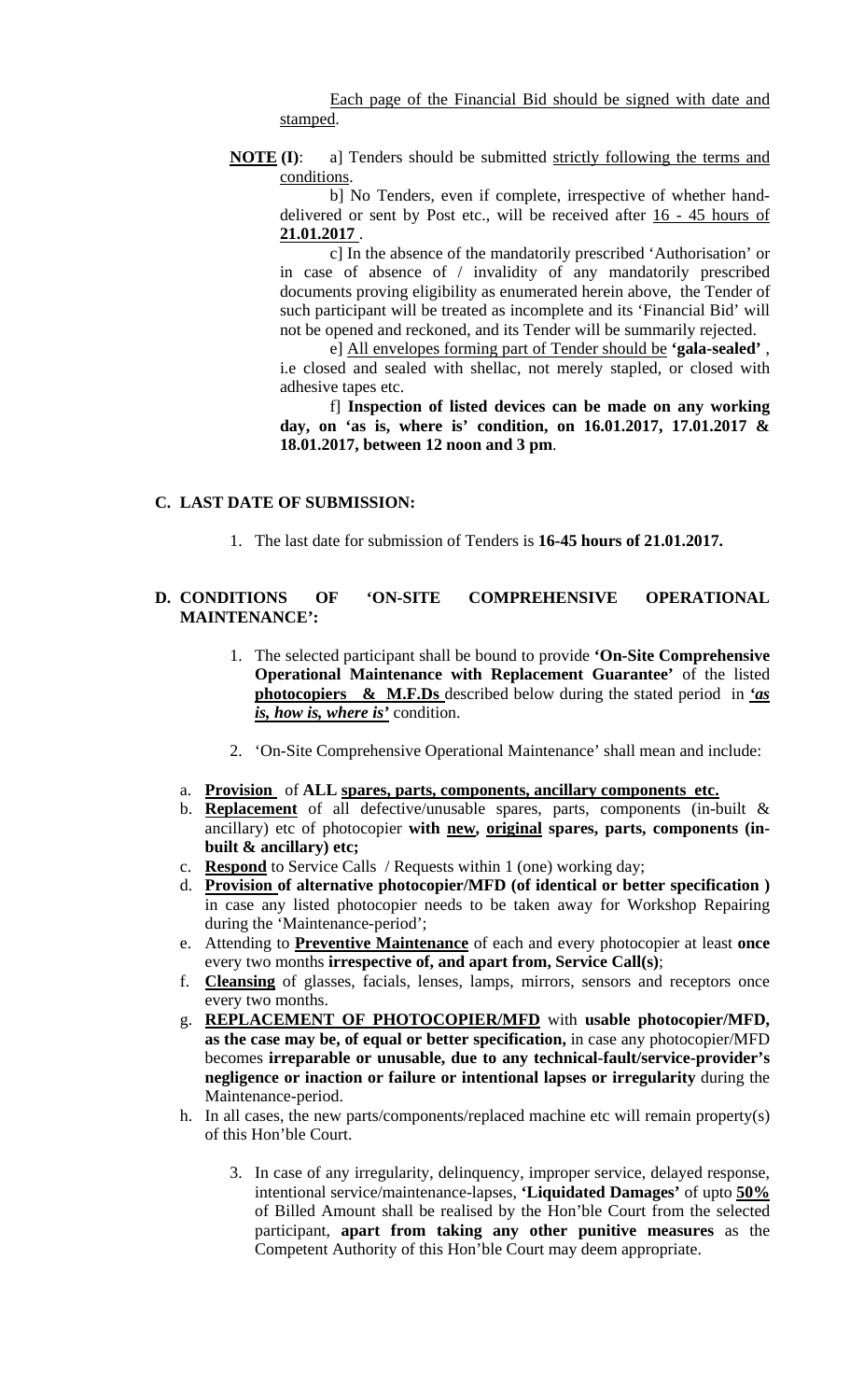4. **As per relevant Rules, NO Advance Payment will be released.**  Payment(s) will be released**,** after due evaluation, **subject to procedural formalities, rules & regulations and availability of funds** at the material points of time.

### **E. OPENING OF TENDER:**

.

**1.** Tenders, if considered timely, valid and complete, will be opened jointly by Joint Registrar (General Administration-II) and Deputy Registrar (Judicial) on **25.01.2017** during office-hours.

# **F. POST-SELECTION DUTIES AND OBLIGATIONS**

- **1.** The selected Maintenance Provider **shall be bound to provide maintenance** and servicing of the listed Photocopiers for the given periods strictly as per the conditions mentioned in Clause D.2 herein above and at such rate(s) as will be kindly approved by the Hon'ble Competent Committee.
- **2.** In case of Service Calls, the selected Maintenance Provider shall ensure that Service Call Statement/Report is duly endorsed by the Section Officer/Superintendent/competent Assistant of the Section/Department concerned or Superintendent, Photocopy Section (Main Xerox Section, A.S).
- **3.** The selected Maintenance Provider **shall not be entitled to re-assign the Maintenance-contract** to any third-party.
- **4.** The selected Maintenance Provider **shall not be able to rescind** the Contract in the midst of the settled 'Maintenance-period'. In such case, the selected Maintenance Provider shall have to **refund upto 80% of all payments received by it** as on the material point of time as Liquidated Damages.
- **5.** The selected Maintenance Provider shall submit 'Maintenance Matrix', or names, designations and contact details of competent officials and technicians, to Superintendent, Photocopy Section.
- **6.** The selected concern(s) shall remain indemnified against such defects to photocopier-unit(s) that are resultant of mishandling, electrical short-circuits, natural calamities and rampage.

# **G. GENERAL:**

- **1.** Canvassing by any participant, in any form, will render its disqualification.
- **2.** The Hon'ble Court may accept partly or fully, such offer of any of the otherwise eligible participants, which will be considered most substantially responsive. The Hon'ble Court may issue Work Order in favour of any such participant whose Tender is valid and complete, and whose Tender/Offer has been reasonably regarded as substantially approvable As regards consideration of offers made by the participants, the decision of the Hon'ble Competent Committee will be final and binding.
- **3.** The Hon'ble Court may cancel the instant process at any point of time without ascribing any reason whatsoever.

xxxxxxxxxxxxxxxxxxxxxxxxxxxxxxxxxxxxxxxxxxxxxxxxxxxxxxxxxxxx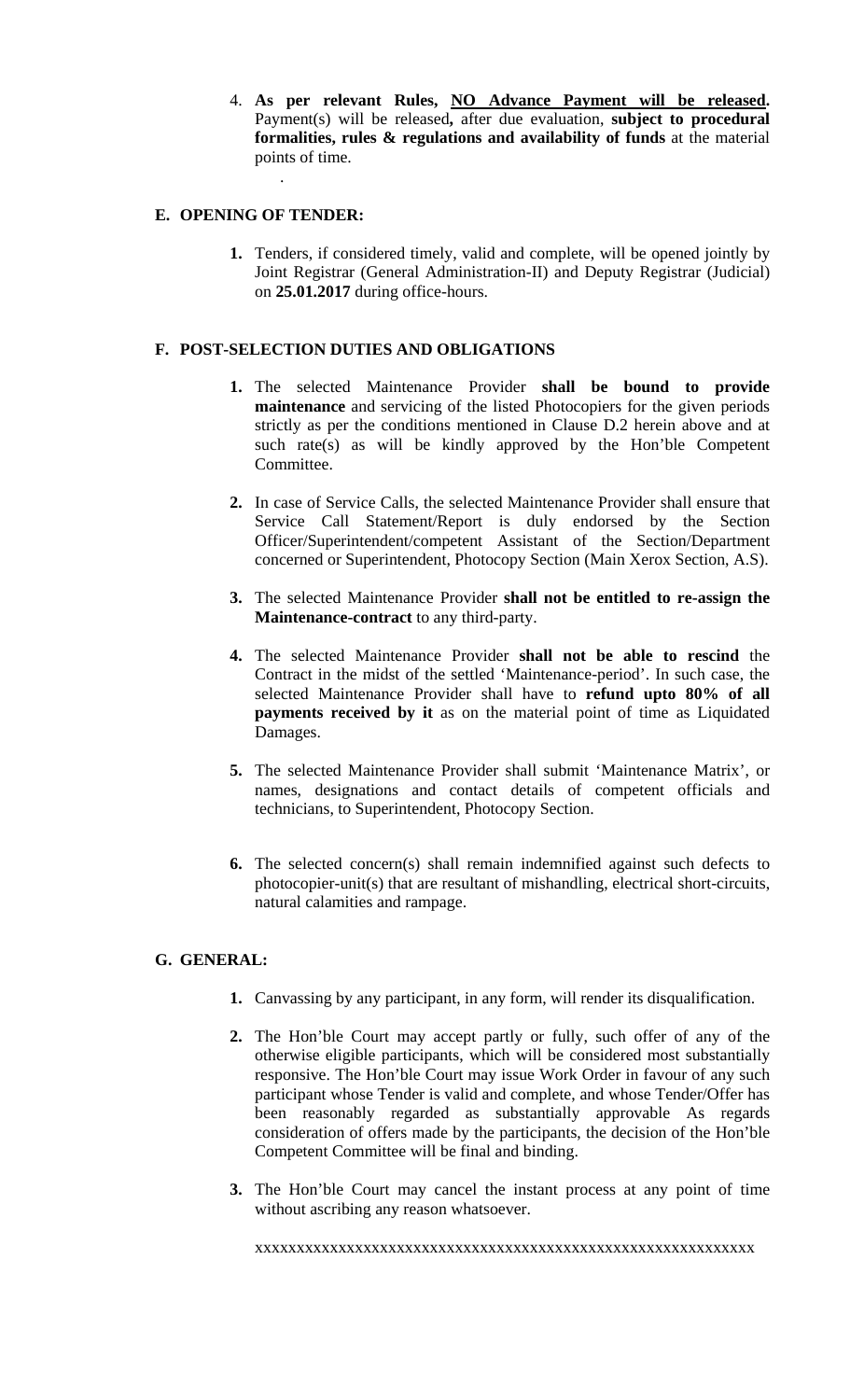## **ANNEXURE – A**

#### **'LETTER OF AUTHORISATION'**

**To The Registrar (Administration), High Court, Appellate Side, Calcutta, Kolkata – 700001.** 

Ref: Hon'ble Court's Tender Notice No. \_\_\_\_\_\_\_\_\_\_ dated \_\_\_\_\_\_. Sir, This is to certify that M/S \_\_\_\_\_\_\_\_\_\_\_\_\_\_\_\_\_\_\_\_\_\_\_\_\_\_\_\_\_\_\_\_\_\_\_\_\_, having its registered office at \_\_\_\_\_\_\_\_\_\_\_\_\_\_\_\_\_\_\_\_\_\_\_\_\_\_\_\_\_\_\_\_\_\_\_\_\_\_\_\_\_\_\_\_\_\_\_\_\_\_\_ \_\_\_\_\_\_\_\_\_\_\_\_\_\_\_\_\_\_\_\_\_\_\_\_\_\_\_\_\_\_\_\_\_\_\_\_\_\_\_\_\_\_\_\_\_\_\_\_\_\_\_\_\_\_\_\_\_\_\_\_\_\_\_\_\_\_\_\_\_\_\_\_\_\_\_\_ and having PAN \_\_\_\_\_\_\_\_\_\_\_\_\_\_\_\_\_\_\_\_\_\_, is competent and authorised to provide 'On-Site Comprehensive Operational Maintenance' to \_\_\_\_\_\_\_\_\_\_\_\_\_\_\_\_\_\_\_\_\_\_ of the Hon'ble Calcutta High Court and it is hereby permitted to participate in the tender process of Hon'ble High Court at Calcutta notified through Notice Inviting Tender bearing number \_\_\_\_\_\_\_\_\_\_\_\_\_\_\_\_\_\_\_\_\_\_\_\_\_\_\_\_\_\_\_ dated \_\_\_\_\_\_\_\_\_\_\_\_\_\_\_\_\_\_\_\_\_ and submit other

 $\overline{\phantom{a}}$  , and the contract of the contract of the contract of the contract of the contract of the contract of the contract of the contract of the contract of the contract of the contract of the contract of the contrac

offers.

(*Signature)* 

Name:……………………………………..

Designation: …………………………….

Date: …………………….

Seal:

*Note: To be submitted in Authoriser's Letter Head.*